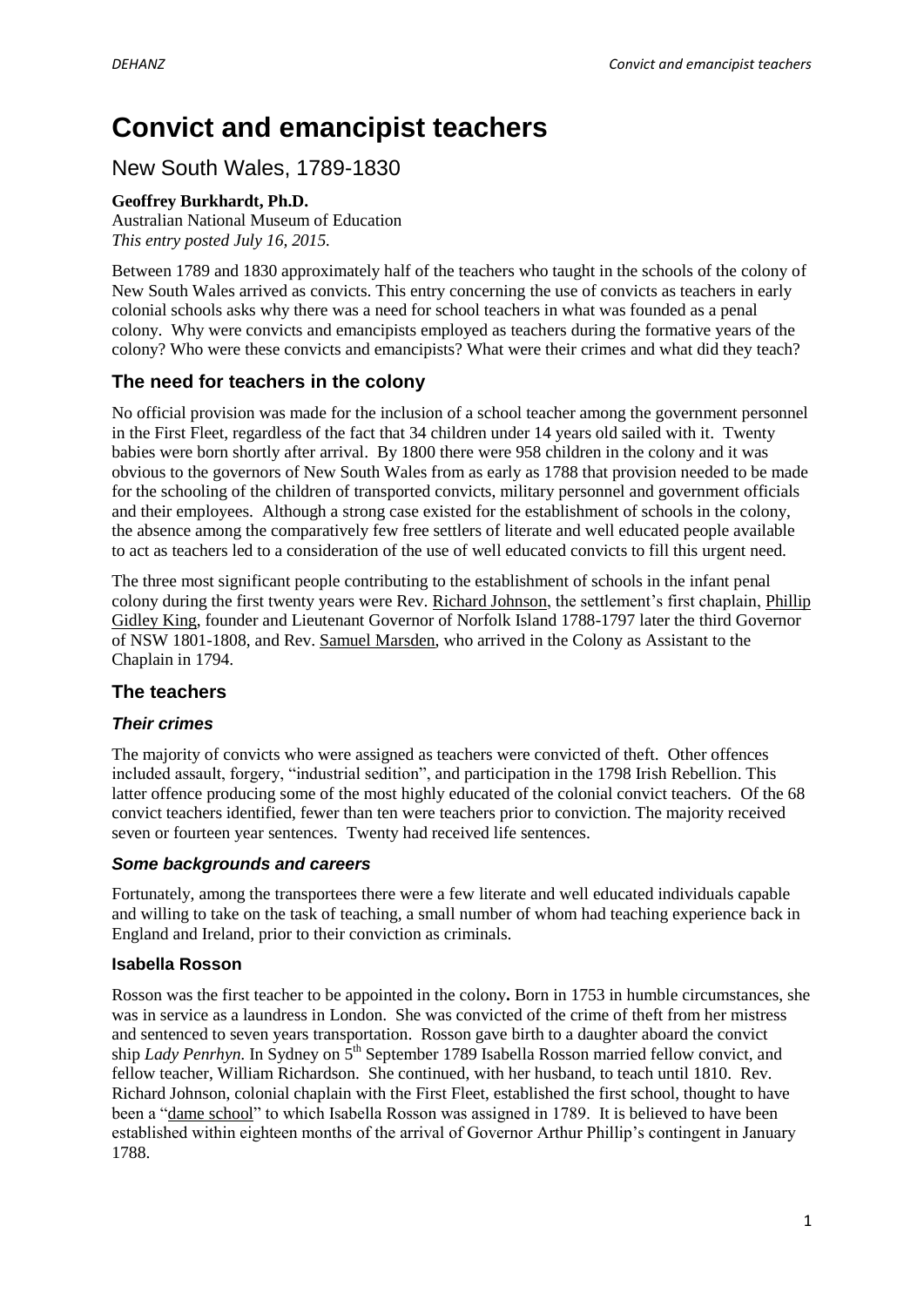## **William Richardson**

Richardson was the second convict to be assigned as a teacher. He was transported as a convict to Sydney on the ship *Alexander* in the First Fleet. He was born in 1762 at Beverley, Yorkshire. He was convicted in 1783 for an attack on a servant and received a death sentence, later remitted to seven years transportation. After serving out his seven year term as a teacher in Rev. Johnson's school, Richardson joined the newly arrived N.S.W. Corps in March 1792 as a private having been a servant to Captain James Meredith of the First Fleet marines. In 1789 he married Isabella Rosson. In 1801 he was promoted to sergeant in the Corps although still continuing his teaching duties, listed as "detached" from the Corps, until May 1810 when he and his wife returned to England with the recall of the NSW Corps. The table at the end of this entry summarises the length of service of all those transportees who, at some during their time in the Colony of New South Wales, served at school teachers in private venture schools, dame schools, church schools or government supported schools.

## **Matthew Hughes**

Hughes arrived in the colony as a convict aboard the convict transport*Britannia* in 1796. He was born in Ireland in c.1770. He was appointed as the first teacher at Kissing Point 1799-1810. From there he went to Windsor then to Richmond during the period 1813 until 1833 when he retired. Hughes had been a corporal in the militia in Ireland, where he was involved in a fight with civilians after which he was convicted and transported in 1796. One source claims that Hughes "and his men were culpable for a man's death in a skirmish". He was convicted in County Down with a life sentence. He received a conditional pardon in 1802 and an absolute pardon in January 1818. In 1808 he married Mary Small (born 1791, daughter of John Small and Mary Parker, both First Fleet convicts) at Parramatta. McGuanne states that Matthew Hughes' school was situated "close to where St. Ann's Church now stands at Ryde". McGuanne goes on: "Prior to 1810 when Hughes and his wife were on the Government Stores, parents paid fourpence per week for each child, and this in barter. A slab hut served as a school, with a stretch of canvas hung from the middle rafter to the floor, so as to separate the children of the employer from those of the employee."

In 1810 Hughes was appointed to Governor Macquarie's new Charity School at Windsor where he taught until 1813 when he was transferred to Richmond school. At Windsor he was paid 60 pounds per annum. He was given a land grant of 65 acres. Hughes died in 1845 and is buried in St. Peter's Richmond churchyard. He continued to teach at Richmond until 1839. During his time in the colony he was regarded by all as an excellent citizen, but a strict teacher. He was a staunch Methodist and was, in his later years a member of the Committee of the Emancipated Colonists.

What level of education might Hughes have attained to have been approved as a teacher prior to his pardon in 1802? As a non-commissioned officer in the British army at the time of his conviction to transportation, it would have been usual for him to have achieved at least the equivalent of a successful completion of five or six years of elementary school, and perhaps, one of two years of secondary level education. However there does not appear to be any evidence of him having attended a grammar school.

#### **Henry Wensford**

Wensford arrived on the *Earl Spencer* in 1813. He was born in Worcester in 1784. He was sentenced in 1812 for 7 years and at the time of his conviction was a soldier, a lieutenant in the dragoons. He received a ticket of leave and later a certificate of freedom. In 1815 he was sent to Newcastle to become the first school teacher in the settlement there. From the Colonial Secretary's records, on 5 May he sent the Colonial Secretary a list of the names and ages of all his children at his school in Newcastle. In 1819 he settled at Wallis Plains, but in 1820 returned to Sydney where he was appointed schoolmaster at Castlereagh.

#### **Rev. Henry Fulton**

[Henry Fulton](http://adb.anu.edu.au/biography/fulton-henry-2074) arrived in Sydney on the *Minerva* in 1800 having received a life sentence after been convicted of "Seditious Practices" during the Irish Rebellion in 1798. Fulton was born in 1861, but there is uncertainty about his place of birth. The*Australian Dictionary of Biography* entry states he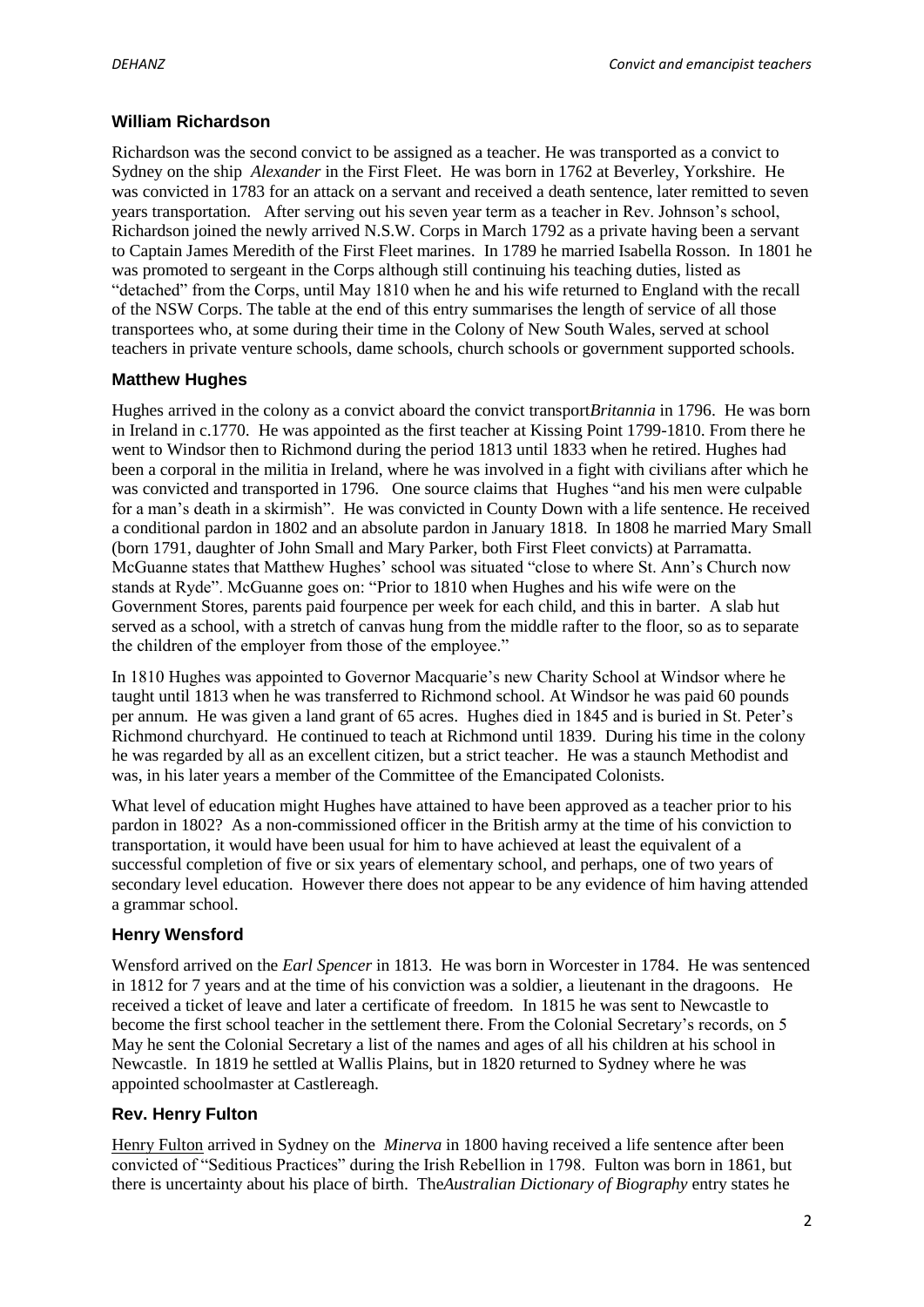was born in England, while the Nepean District Historical Archaeology Group website states that he was born at Lisburn in County Antrim, Ireland, son of a wealthy damask manufacturer. He graduated from Trinity College Dublin (B.A.) in 1792 with an outstanding academic record in the classics and mathematics. He joined the Church of Ireland in which he was ordained a minister and posted as a curate to a parish in East Galway.

When Fulton arrived in Sydney in 1800 he was probably one of the best-educated persons in the whole of the colony at that time. Whether he was justly or unjustly convicted of a political crime is still debated. It is claimed that he joined the Society of United Irishmen and that although he had sympathies with the Irish rebels and may have assisted their cause, he did not actually participate in the rebellion. His wife Ann and two children accompanied him to New South Wales. Within a few months of his arrival in the colony Fulton was granted a conditional pardon by the Governor who apparently respected his abilities and believed it was appropriate to make the best use of the talents of a well-educated clergyman. He was appointed as assistant chaplain and teacher to the Hawkesbury District for a short period until 1801 when he was appointed Assistant Chaplain in Norfolk Island. He remained there until 1805 when he was given an absolute pardon which made him eligible to be appointed as a Crown Chaplain to the colony.

By 1808 Fulton had become a great friend and supporter of Governor Bligh in the Governor's efforts to constrain the officers of the NSW Corps' monopoly of trade in the colony. Fulton was present in the Governors' house when Bligh was arrested by Major Johnston. Fulton was dismissed by Johnston as Chaplain of the Colony. During Bligh's period of capture and confinement by Johnston, Fulton acted as Bligh's chaplain and secretary. After Macquarie's arrival in the colony Fulton was reinstated and following the arrest of the mutineers, Fulton accompanied Bligh to England in 1810 where he gave evidence at the court martial of Johnston.

Upon returning to Sydney Fulton became chaplain to the Hawkesbury, living at Castlereagh, where he started a private school in 1814 for "Young Gentlemen" who were boarders at this school. Fulton taught classics, mathematics and modern languages to these specially selected sons of wealthier local inhabitants and at that time his school was one of the first in the colony to offer and teach a postelementary, grammar school curriculum. During his many years in the Hawkesbury District, Fulton was highly regarded, not only by the local residents, many of whom were emancipists, but also by the governors of the day. He received land grants in the district. Governor Darling granted Fulton land in the Cowra district in the late 1820s. This was later managed by Fulton's son.

# **Thomas Macqueen**

Macqueen was the third of the four teachers initially funded by the [Society for the Propagation of the](http://www.mundus.ac.uk/cats/12/254.htm)  [Gospel.](http://www.mundus.ac.uk/cats/12/254.htm) He arrived as a convict on the ship *Active* in the Third Fleet in 1791 and was sent to Norfolk Island where Phillip Gidley King, discovering that Macqueen had experience as a school teacher. He was appointed him to the school King had established on Norfolk Island in 1793. Prior to Macqueen's conviction for stealing, he had been a teacher at a school near Holborn, London. King built a stone schoolhouse in 1794 at government expense. Macqueen's sentence was for seven years. MacQueen remained on Norfolk Island as schoolmaster and Deputy Surveyor till the settlement was abandoned in 1810. He then returned to Sydney for a short time until appointed by Governor Macquarie as schoolmaster at Port Dalrymple in Tasmania where he continued until 1822, then retiring on a pension. Goodin claims that Macqueen was the first school teacher in Australia to receive a pension.

# **Sussanna Hunt**

With Thomas Macqueen the other initial teacher on Norfolk Island was Sussanna Hunt, transported aboard the *Lady Juliana* in the Second Fleet. She was sent to Norfolk Island in August 1790. She was appointed by Lieutenant Governor King to teach the girls on Norfolk Island and like Macqueen, was also supported by the Society for the Propagation of the Gospel at a remuneration of 10 pounds a year. According to Flynn she lived with Norfolk settler and First Fleet seaman William Mitchell, who was later appointed as overseer of the Orphan School on the Island. In December 1807 Hunt, Mitchell and three adopted children sailed to Van Diemen's Land where they took up farming at New Town. Sussanna Hunt died in 1814 and is buried in St. David's Cemetery Hobart.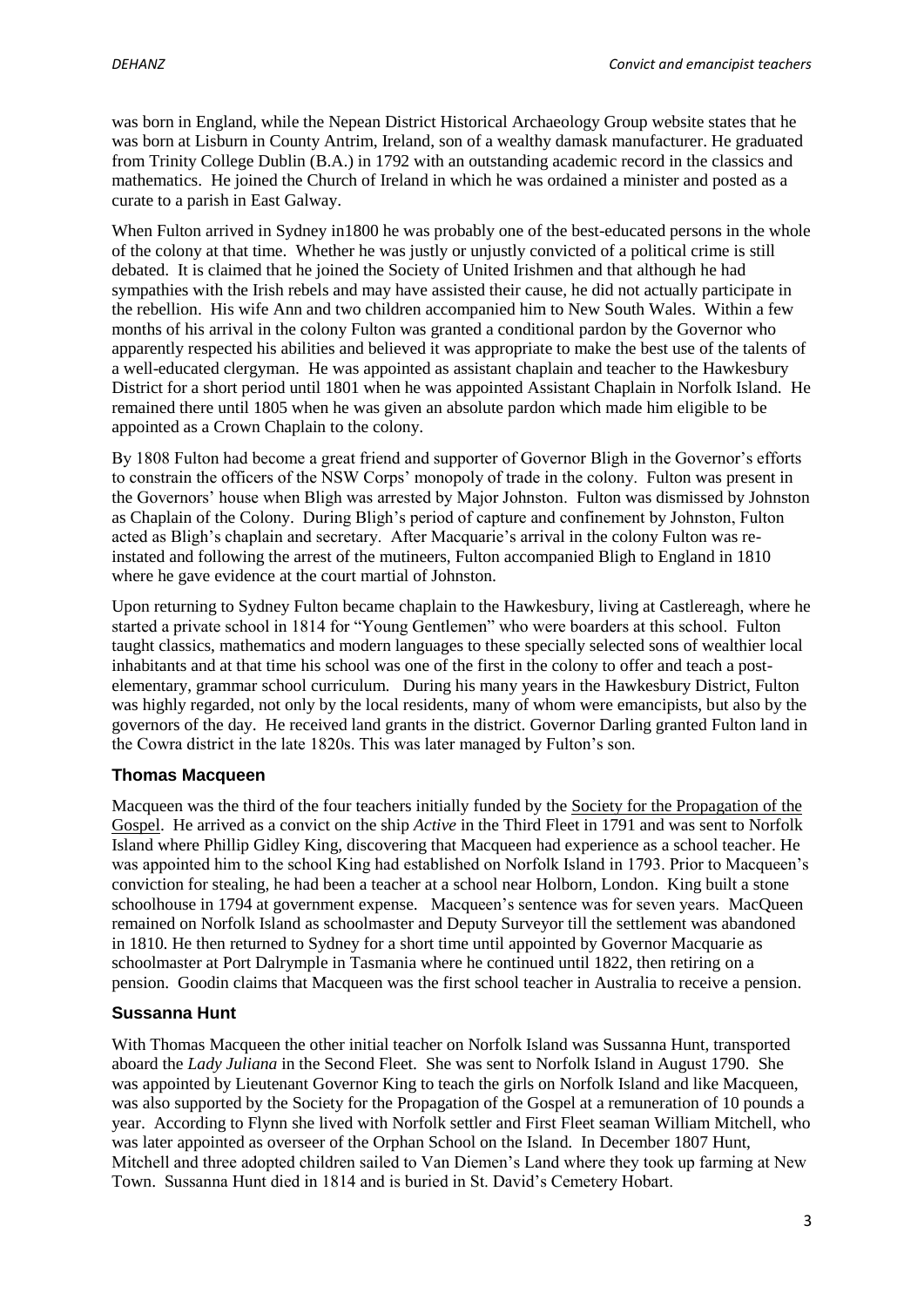# **Thomas Taber**

Taber arrived on the *Ganges* transported in 1796 for life. He had been originally confined in Middlesex Gaol. He had a long and apparently successful career as a teacher in the colony, starting in 1796 at Sydney, continuing there until 1803 when he moved to Parramatta, and returned to Sydney as a teacher for the remainder of his career from 1805 until 1824 when he retired with a pension. He received an absolute pardon. According to the records of the Colonial Secretary, Taber was the Vestry Clerk and schoolmaster at St. Phillip's Church in Sydney. He received a land grant at Menangle in 1818. His son Thomas Taber (Junior) followed his father in the profession of teaching taking up an appointment as a teacher in Sydney in 1821.

## **Joseph Harpur**

Harpur was schoolmaster at the government school in 1811-1812 and following that, at Windsor school from 1813 to 1825. He was also parish clerk in Sydney, concurrent with his teaching duties. Harpur was transported with a life sentence as a convict and arrived on the *Royal Admiral* in 1800. He was born at Kinsale , County Cork, Ireland. His wife Sarah (nee Chidley) also a convict, arrived on the *Alexander* in 1806, serving a seven year sentence. In 1815 Joseph Harpur received an absolute pardon, and retired from his school at Windsor in 1825. In the 1828 Census his is listed an "Innkeeper, Windsor". He died in 1842. Joseph Harpur was the father of poet Charles Harpur.

# **Schools in which convict/emancipist teachers taught**

The schools which were established within the first few years of the Colony's founding were either [dame schools,](http://dehanz.net.au/entries/teaching-pedagogy-1/) of the type in which Elizabeth Rosson taught from 1789 for a few years, initially in a tent classroom, or church schools of the type established by Chaplain Rev. Johnson in which William Richardson taught. These early schools were financially supported by the Society for the Propagation of the Gospel, from England. The first government funded Orphan School in the Colony was founded by Phillip Gidley King when he was governing the settlement of Norfolk Island in the 1790s. Convicts Thomas MacQueen and Sussanah Hunt were the first two teachers on Norfolk Island. Later King, when Governor of NSW, established the first [Orphan School](http://www.uws.edu.au/femaleorphanschool/home/the_female_orphan_school_1813_to_1850) in Sydney.

By the 1820s, in addition to the schools supported by the governors, the colony saw the establishment of a number of "private venture" schools such as those established by [Laurence Halloran](http://adb.anu.edu.au/biography/halloran-laurence-hynes-2149) in Sydney and Rev. Henry Fulton at Castlereagh. Both of these men had been transported as convicts. From a copy of an enclosure dated 1827 addressed to Governor Darling and published in the *Historical Records of Australia,* there were twenty-six "Public Schools" listed in the Colony, enrolling a total of 1,220 pupils. This list included 101 pupils enrolled in the Male Orphan School then at Liverpool and 129 pupils enrolled at the Female Orphan School at Parramatta.

What is surprising is that within twenty years of the foundation of what was initially a penal colony, established without formal provision for the supply of teachers for the children of convicts, emancipists, soldiers, civil officers and free settlers, approximately a dozen schools were functioning across the thinly spread population of the colony by 1810.

The strength of the concern and urgent desire of colonial officials to provide schooling for children in the colony is revealed in the surviving records of the early days of the colony. The efforts of chaplains Johnson and Marsden initially, and the administrative foresight of Governors Hunter, King and Macquarie were major factors in the provision of schooling in the first few decades and were significant factors in the use of appropriately qualified convicts and emancipists as school teachers, particularly during the first two decades of the Colony.

# **Concluding comments**

A factor often overlooked in investigations of employment during these early decades of the colony of New South Wales is the role of women in the new settlement, and particularly the role of convict women. In the first decades of the settlement four females were engaged to teach in the pioneer schools in the colony, Isabella Rosson, Sussanna Hunt, Mary Johnson and Elizabeth More Hume. Three of these were transported as convicts.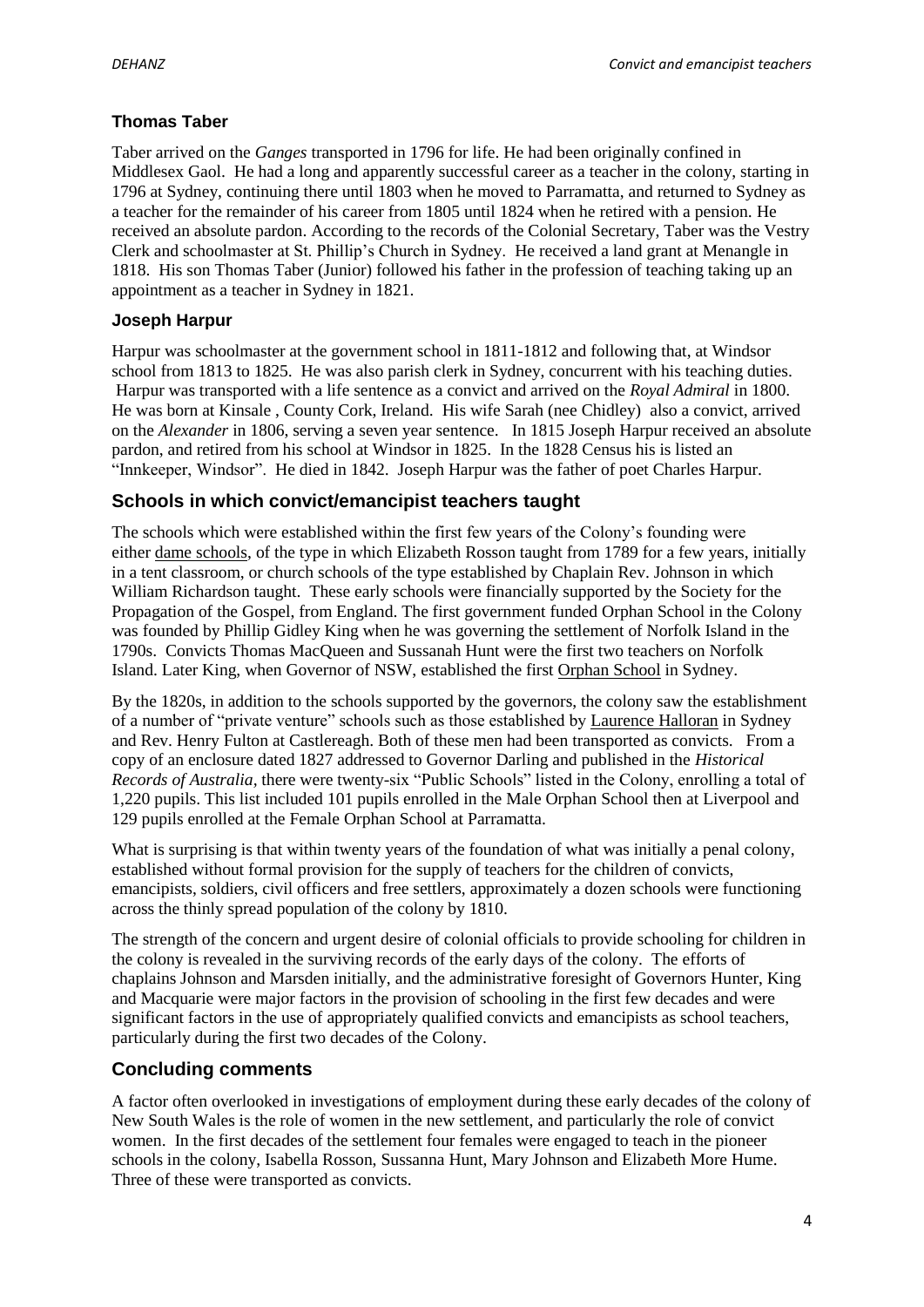In some of the stories of convict teachers we can see evidence of teaching being the business of families. Teaching, even in these earliest of colonial times provided opportunities for upward social mobility, especially for many who had received severe sentences for their crimes. Not only pardons but land grants, the opportunity to establish businesses and become colonial officials were all possible. Not all did so however. Colonial records also tell the stories of teachers who failed, teachers who were condemned for drunkenness and other failings.

One of the problems that emancipists had in colonial New South Wales was the establishment and retention of their respectability. This was a significant issue for many free settlers as they considered the teachers and schools available for the education of their children. Exclusivist families were often profoundly disturbed by the possibility of too close a contact with the not-respectable. Sometimes they chose to send their children back to England for their education rather than have them influenced by teachers, and other children, who came from convict backgrounds. There was often not much choice in early New South Wales. The chances were high that even if children were to be educated at home, available governesses and tutors would likely have had convict histories.

Though the early colonial chaplains were grateful enough for the efforts of many of the teachers they hired for the schools they opened, they believed, and this is especially the case for Samuel Marsden, that too many of them were Wesleyan in religious affiliation rather than Church of England. They would also have preferred to appoint men and women who were not or had not been convicts, but free men and women were in short supply. This shortage was probably exacerbated with the early problems associated with regular payment of teachers. Many were forced to rely on access to food and goods from government stores, and payment "in kind" from the families of their pupils.

Nevertheless, teachers were hired early in the history of the colony, and schools supported by government and various church societies in England. In the words of Samuel Marsden, the colonial government had to take an interest in the education of the rising generation. Without such interest the cycle of criminality could not be broken. Schools and good teaching were required to "root out the vile depravities bequeath'd by their vicious progenitors".

The ways in which convict and emancipist teachers were trained or prepared for the work are not often known, although it is likely that in the best of circumstances there may have been some prior experience and informal apprenticeship. Henry Fulton's prior education was very much an exception to what was most common. In the very early nineteenth century, [monitorialism](http://dehanz.net.au/entries/teaching-pedagogy-1/) arrived in the colony, with a small number of free teachers trained in the method. Monitorialism likely influenced the teaching methods employed in an increasing number of schools. While there is evidence of primers and other textbooks arriving in the colony from earliest times, such as Dixon's *[English Instructor](https://books.google.com.au/books?id=kVlgAAAAcAAJ&source=gbs_similarbooks)*, they were in short supply. Many convict and emancipist teachers operated in very small schoolrooms with variable attendance from children. It is likely that the individual instruction methods of English and Irish [dame and village schools](http://dehanz.net.au/entries/teaching-pedagogy-1/) were the most common.

# **Bibliography and References**

Barcan, Alan. 1965. *A short history of education in New South Wale*. Sydney: Martindale Press. Barton, G.B. 1980 (1889). *History of New South Wales from the records*. Sydney: Hale & Iremonger. Cleverley, John F. 1971. *The first generation: School and society in early Australia*. Sydney

- University Press: Sydney.
- Flynn, Michael. 1993. *The Second Fleet: Britain's grim convict armada of 1790*. Sydney: Library of Australian History.
- Gillen, Mollie. 1989. *The founders of Australia: A biographical dictionary of the First Fleet*. Sydney: Library of Australian History.
- Goodin, Vernon. 1950. "Public education in New South Wales before 1828". *Journal of Royal Australian Historical Society*, 36: Parts 1-4.

Hardy, Bobbie. 1985. *Early Hawkesbury settlers*. Sydney: Kangaroo Press.

*Historical Records of Australia*. Series 1, vols. 6 & 7. Sydney: Commonwealth of Australia.